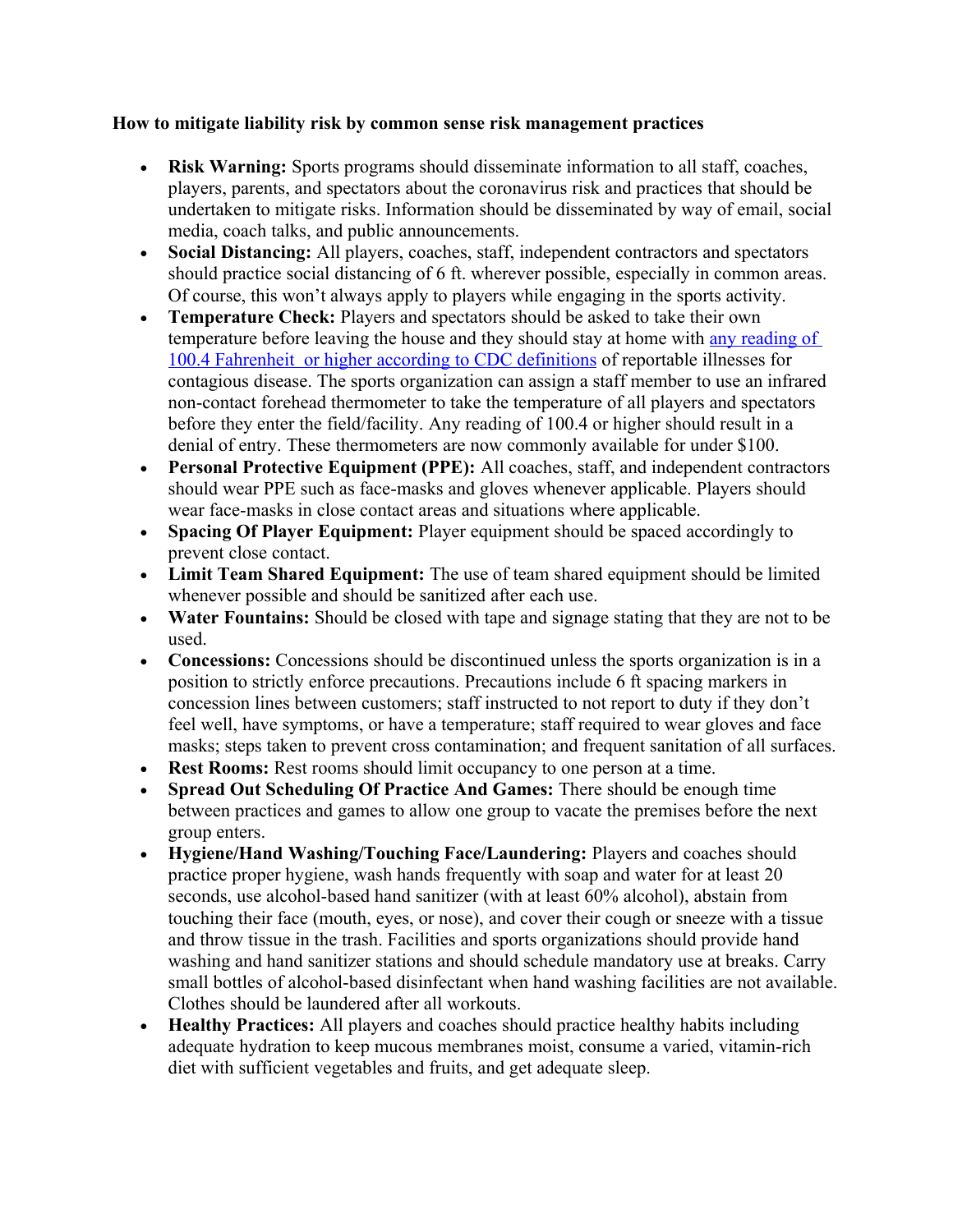- **Cleaning/Disinfecting:** Sports Facility owners/operators and team staff should use disposable disinfectant wipes on all training areas, equipment, common areas, door handles, water fountains and bathrooms, etc. on a regular basis.
- **Self-quarantine:** Players, coaches, parents, or spectators with any symptoms should not attend any training sessions or competitions.
- **Water Bottles:** Water and sports drink jugs should no longer be provided by sports facilities or sports organizations. Athletes and coaches should bring their own water bottles to all team activities to help to reduce transmission risk. Individuals should take their own water bottles home each night for cleaning and sanitation. Visiting teams should also bring their own water bottles.
- **No Handshakes/Celebrations:** Obviously with social distancing practices, players and coaches should refrain from handshakes, high fives, fist/elbow bumps, chest bumps, group celebrations, etc.
- **Sports Organization Staff:** Many sports organizations are limiting staff exposure by limiting working at the office and non-essential travel. Staff is encouraged not to come into the office if they are not feeling well. Remote working from home is promoted as an alternative.
- **Returning From Out of Country:** Those returning from a country with ongoing COVID-19 infections should monitor their health and follow the instructions from public health officials.
- **Meetings:** Many sports organizations are cancelling in-person meetings and conferencing by telephone.
- **Conferences:** Many sports organizations are changing member conference participation from in-person to video.
- **Limiting Spectator Attendance:** Some sports organizations may choose to limit spectator risk by limiting attendance to essential staff and limited family members.
- **Coronavirus Warning Signage:** Post conspicuous signage at sports facility warning of coronavirus risks and what steps can be taken to reduce such risks. Here is some sample language that should be reviewed by local legal counsel:
	- o **Coronavirus Risk Warning**
		- It is suggested that seniors or others with compromised immune systems not participate in or attend this event due to risk of infection.
		- Do not enter if you are exhibiting any signs of illness such as sneezing, coughing, sniffles, have fever, or don't feel well.
		- If you are repeatedly sneezing or coughing, you may be asked to immediately leave the premises.
		- All players, staff, and spectators should practice responsible social distancing by remaining at least 6 ft apart whenever possible.
		- All players, staff, and spectators should wear PPE such as face masks whenever applicable.
		- Wash your hands and/or use hand sanitizer upon entrance, during the event, before and after you eat, and as you leave. Hand washing and hand santizer stations are provided.
		- Avoid touching your face including your eyes, nose, and mouth.
		- Public restrooms should limit occupancy to one person at a time.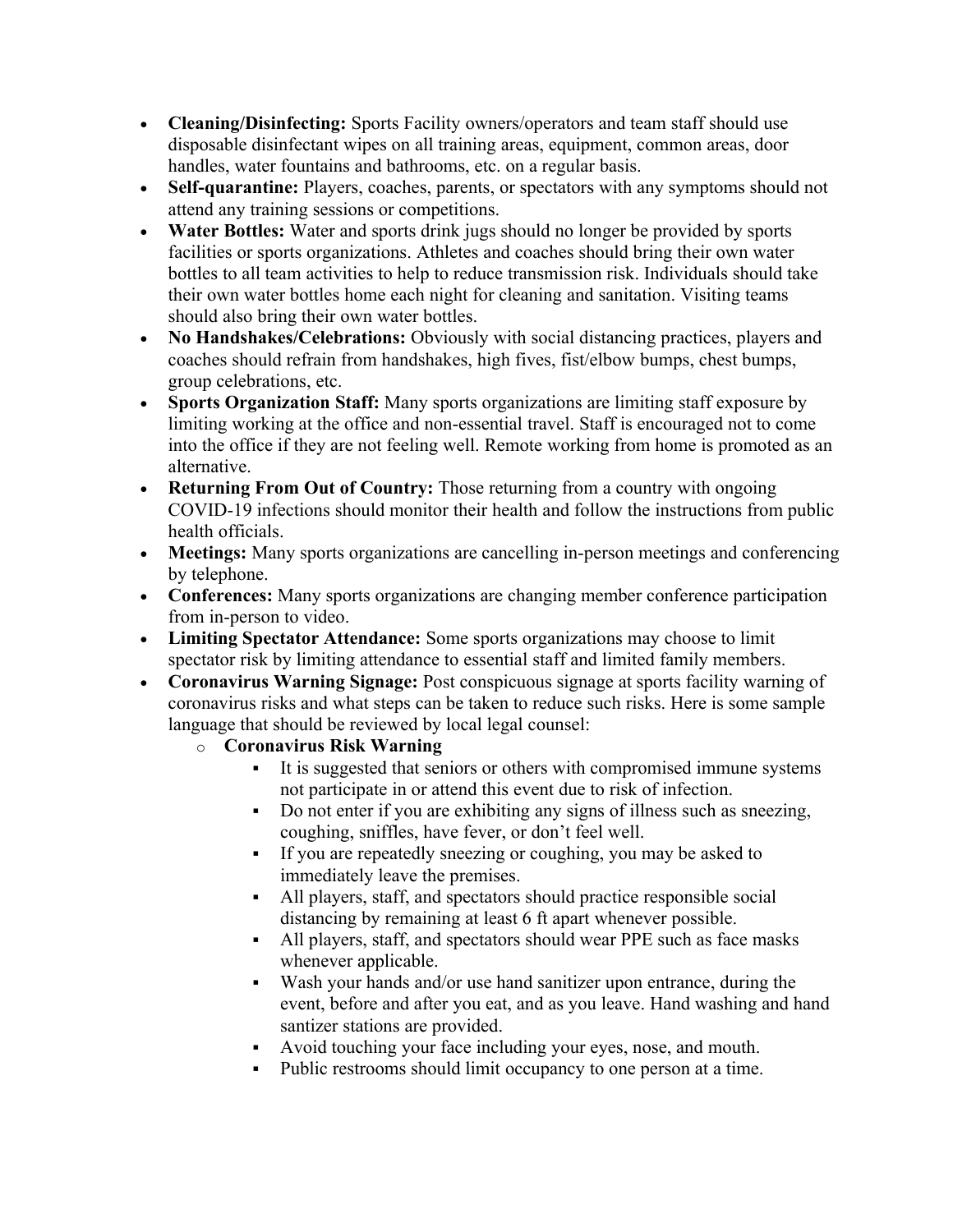**Waiver/Release:** Waiver/release agreement forms should be updated to address the risk of communicable diseases such as COVID-19 in addition to injury. See our updated waiver/release agreements for minors and adults. In addition, we have a new, stand alone COVID-19 waiver/release for those sports organizations that already collected their normal waiver/release forms for the season.

## **Other insurance policies that may apply to coronavirus**

**Event Cancellation Insurance** is a stand-alone policy that pays for certain financial loss if an event is cancelled, postponed, curtailed or relocated beyond the control of the policyholder. Covered perils may include, but are not limited to, hurricanes, earthquakes, severe/adverse weather, outbreak of communicable disease, terrorism, labor strikes, non-appearance of key people, and unavailability of the venue due to fires, floods or power outages

Though outbreaks of communicable disease are commonly covered under Event Cancellation policy forms, the two leading carriers have recently started to exclude (not cover) coronavirus on newly issued policies. One carrier is issuing a specific coronavirus exclusion, whereas the other considers it to be an excluded pre-existing condition. However, Event Cancellation policies issued prior to the addition of the recent coronavirus restrictions may not have a coronavirus exclusion.

Also note that even if a coronavirus exclusion does not exist, a claim would only be covered if it is not possible for the event to move forward due to travel restrictions, state or local ordinance restrictions, or the suspension of facility operations. These factors are beyond the control of the insured. It is not enough that the attendees or event organizers have a fear of traveling or of catching the virus and voluntarily make the decision to cancel or alter the event.

**Directors & Officers Liability** covers the business entity and its directors and officers against certain lawsuits alleging managerial negligence that results in economic damages or the violation of rights of others under state, federal, or constitutional law. It is possible that a decision involving the failure to anticipate the financial impact of coronavirus and to take appropriate action could result in economic damages to the business and a subsequent lawsuit by shareholders or other stakeholders against the negligent directors and officers. However, D&O carriers may attempt to deny such a claim because of the "bodily injury" exclusion that is found in D&O policies. Many claims adjusters will take the position that economic damages arising out of bodily injury (i.e. coronavirus sickness) are excluded. However, this position is already being challenged in the courts in other contexts and the ultimate results are unclear.

**Worker's Compensation / Employer's Liability Insurance** covers certain on-the-job injuries and occupational diseases to employees and uninsured subcontractors, including medical bills, lost wages, and disability awards. It's possible that an infected employee could file a Workman's Compensation claim. However, Worker's Compensation Commissions in some states may take the position that a covered occupational disease must be one that is specific to employment and not an ordinary disease to which the general public is exposed outside of employment. An exception may be health care workers who are exposed as part of their employment.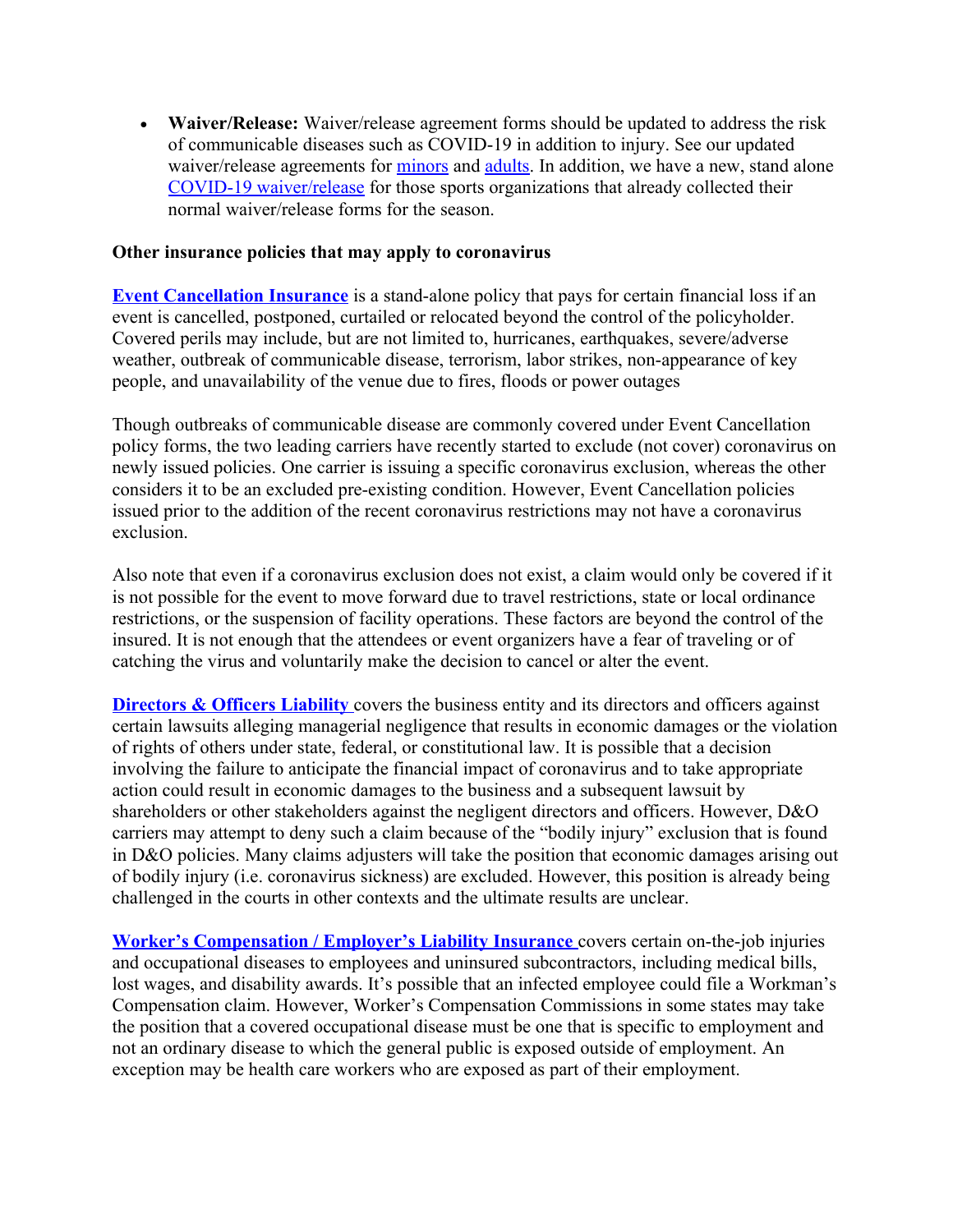**Business Interruption.** Sports facility owners and other sports organizations that own buildings or insure contents may carry a Commercial Property policy. Commercial Property policies often include Business Interruption / Extra Expense insurance which provides coverage for loss of business income (lost profit plus continuing operating expenses) while operations are totally or partially shut down as a result of a covered loss to insured property. Also provided is Extra Expense coverage for the additional and necessary expenses after a loss to the extent that they offset the Business Income loss. In order for Business Income coverage to be triggered, there must be a direct physical loss to the property that is being covered, whether it is building or contents.

Some Property policies may include a coverage called Contingent Business Interruption which can trigger coverage in the event that there is a covered loss to the premises of suppliers, customers, or key partners. This coverage does not require any such loss at the insured's own premises.

It is doubtful that contamination of building and contents would be considered a direct physical loss that would trigger business interruption coverage. Also, many property policies include a virus or bacteria exclusion which would further restrict coverage.

In addition, the Property policy may include coverage for acts of civil authorities that restrict access to an area. If such coverage exists, this may trigger a covered Business Interruption claim.

Coverage for any of the above-referenced Business Interruption coverages is not certain. Each case will depend on its own unique facts. Furthermore, the outcome will be dependent on the policy form and the existence of certain bacteria or virus exclusions that may apply. However, these claims may at least be worth discussing.

## **Conclusion**

This coronavirus resource page will be updated frequently as new information comes to light. The purpose is to provide a framework to think through the risks to help each sports organization make an informed decision regarding cancellation and/or mitigation of risk. In addition, any potential coronavirus claims should be turned into the insurance carrier so that the claims department can make the coverage determination.

## **Coronavirus Resources**

CDC Coronavirus Disease Situation Summary

CDC Coronavirus FAQs

CDC Coronavirus Travel Information

CDC Interim Guidance for Businesses and Employers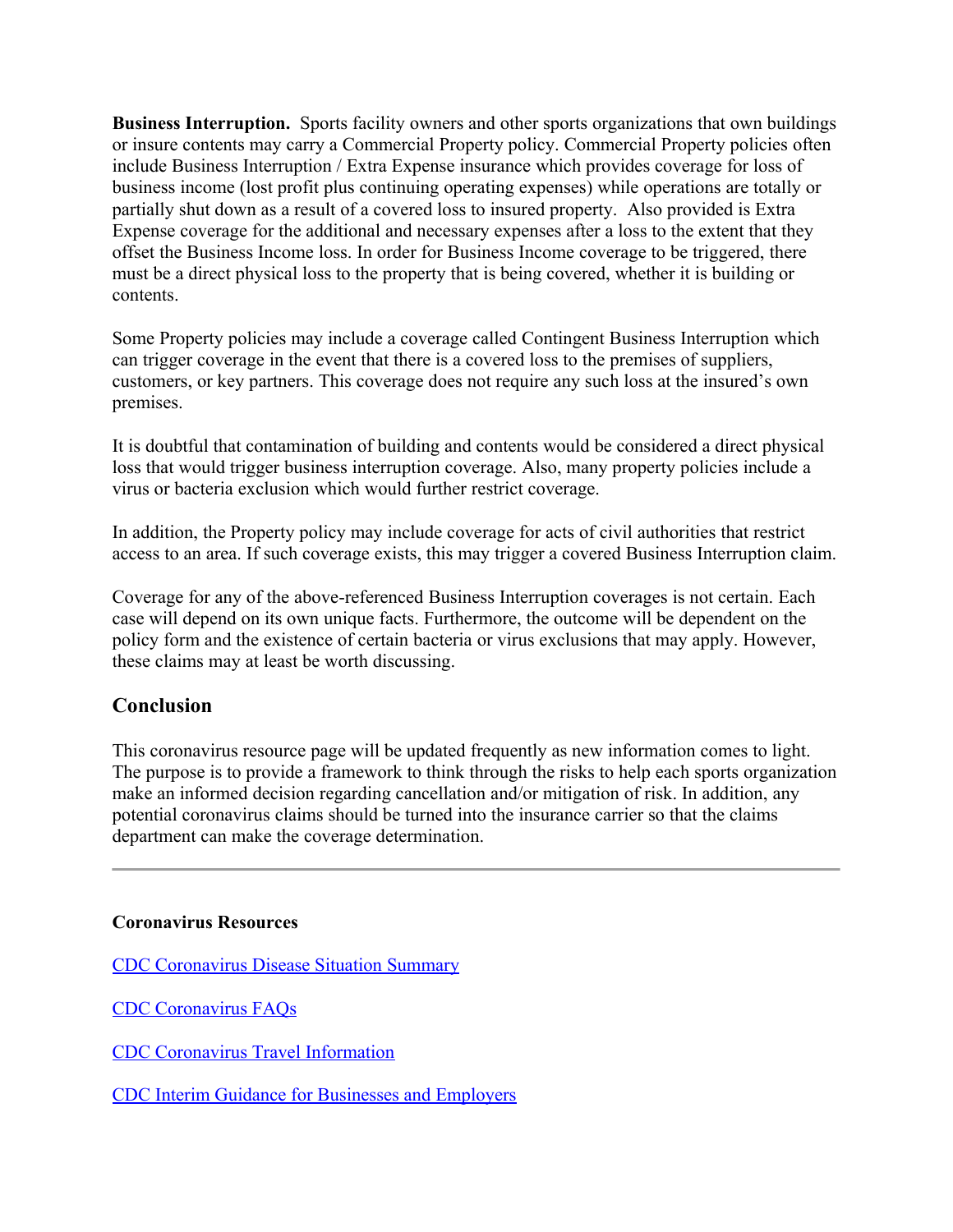World Health Organization Coronavirus Disease Outbreak

4 Key Coronavirus Insurance Coverage Battlegrounds

US Olympic Paralympic Coronavirus Information for Team USA Athletes and Staff

Breaking Down Business Interruption: How Insurance Can and Cannot Mitigate Coronavirus Losses

Risk Insights – Preparing Your Event for Coronavirus

Coronavirus in the Workplace – Compliance Considerations for Employers

Does Business Income Insurance Cover Coronavirus Shutdowns?

P/C Insurers Put a Price Tag on Uncovered Coronavirus Business Interruption Losses

Few COVID-19 Liability Lawsuits Filed So Far

Coronavirus and the CGL

Will General Liability Insurance Respond to COVID-19 Claims

Businesses Fear Lawsuits from Sick Employees, Patrons After Reopening

How will youth sports return to play? USOPC offers first glimpse

Return to Play COVID-19 Risk Assessment Tool: From Aspen Institute

AL Gov. Kay Ivey extends public health emergency, issues COVID-19 lawsuit protections

USA Softball Back To The Ballpark Recommendations

CDC Guidance in Parks and Recreation Facilities Including Organized Sports

Open TX Checklist For Youth Sports Operators

NFHS Sports Medicine Advisory Committee Recommendations On Opening Up High School Athletics

Posted By John M. Sadler | Event Insurance, General Liability, Risk Management